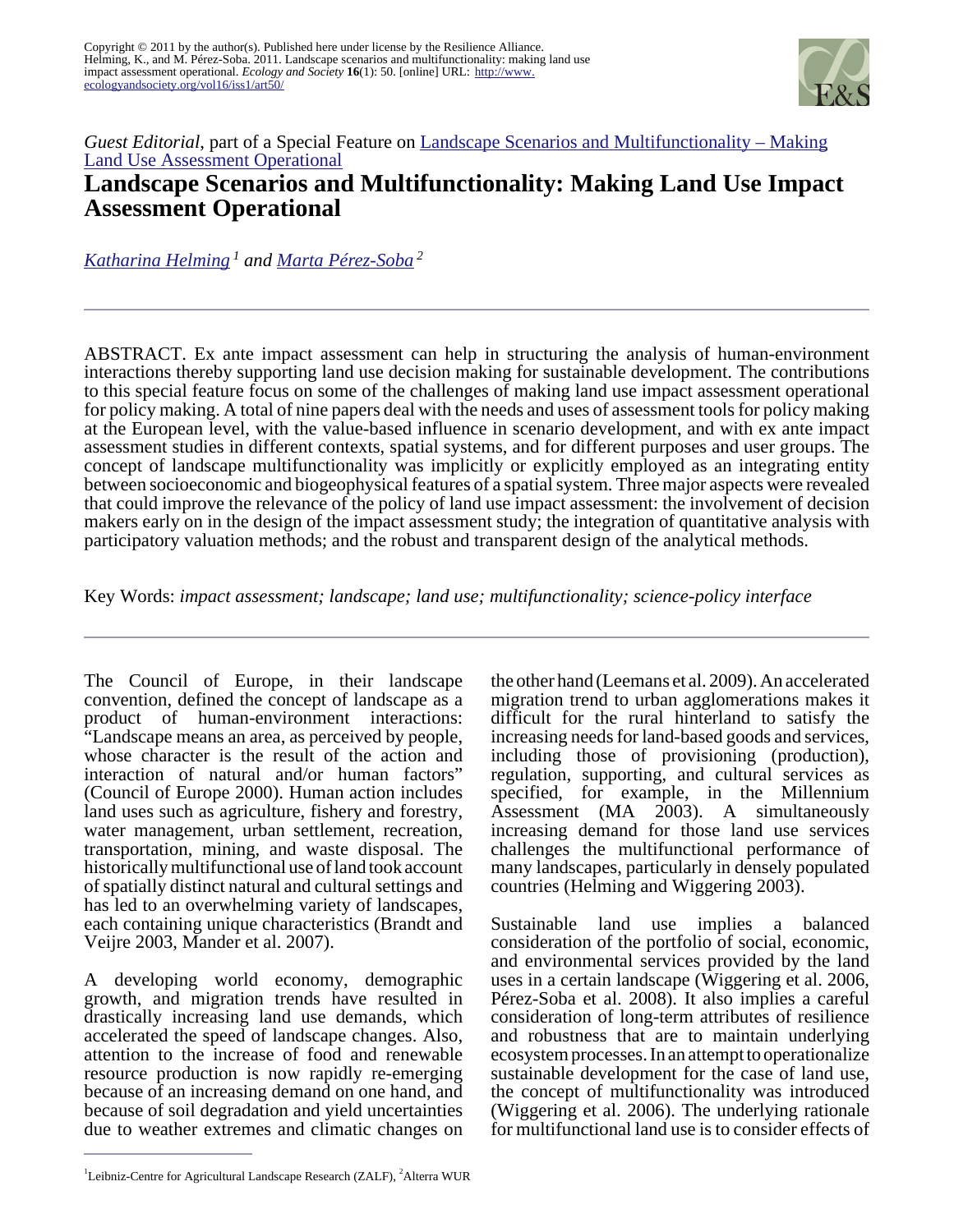any land use action interactively. Commodity production is analyzed in the context of its negative and positive externalities in a spatial system. The multifunctionality of any land use action lies in the degree to which land use affects the ability of the landscape to perform these various functions interactively (Helming et al. 2008, Paracchini et al. 2009). This interpretation of multifunctionality relates the supply of land use services to the societal demands for land use services and allows for an assessment of the value that multifunctional land use has for society (Helming et al. 2008). By understanding sustainable development as a discourse-based, deliberative process (WCED 1987), this multifunctionality concept can be used as an estimate for sustainability assessment of land use (Pérez-Soba et al. 2008).

The characteristic features of sustainable land development might considerably vary from region to region as do their natural, political, and social characteristics. Also, the question of whether certain land use options are sustainable or not, depends not only on the specific characteristics of the respective region, but also on land use options in other regions. If for example, many regions took the same measure of sustainable development on a larger scale, some key elements of sustainability might vanish because of synergisms and trade-offs between the system components. Therefore, land development requires a comprehensive landscape approach, but needs to be embedded in a wider spatial and geographical system.

To support land use decision making in the light of sustainable development, ex ante impact assessment can help to deal with the high complexity of the land use interactions. For researchers, impact assessment is a means to structure the analysis of humanenvironment interactions. For policy makers, impact assessment is a means to better target policy decisions toward sustainable development. The integration of both provides scientific evidence to policy making, but requires a mutual understanding of the respective objectives and operational restrictions within the scientific and policy making domains (Helming et al. 2011*a*).

Ex ante impact assessment for policy making includes a series of formalized steps (CEC 2009). After having identified the policy problem, the objectives are defined and the main policy options are developed. For every option, the intended and unintended impacts on social, economic, and

environmental system variables are analyzed and compared. Particularly at this step, scientific support can be provided in the form of tools or methods that are easy to use, flexible, and robust (Nilsson et al. 2008, Thiel 2009). Inventories of scientific tools revealed the existence of a comprehensive choice of methods for a variety of policy fields (Böhringer and Löschel 2006, Van Herwijnen 2008). However, most of these tools cover isolated aspects of impact assessment such as scenario analysis or accounting approaches, but do not provide a comprehensive framework for analyzing causal chain relationships between policy-induced system changes and corresponding system responses (Lotze-Campen 2008). Moreover, most impact assessments have focused thus far on better regulation and policy efficiency, whereas less effort has been put into creating a balanced impact analysis of all three sustainability dimensions (Jacob et al. 2008, Paracchini et al. 2009).

An integrated assessment of land use policies implies simultaneous consideration of all spatially relevant aspects of economic sectors and human activities that are linked to land (Helming et al. 2008). These include agriculture and forestry as the main economic sectors, nature conservation and rural tourism as land conserving activities, and settlement, transport, and energy infrastructure as urbanized land uses. All of these sectors and activities compete for land resources, so any policy change affecting one land use has the potential to induce changes in the others (Plummer 2009).

Several interdisciplinary foresight and ex ante assessment studies and tools have emerged over the last decade in the field of land use. A comprehensive review of recent scenario tools is provided by Schaldach and Priess (2008). Generally, the conceptual framework of impact assessment studies of land use changes can be explained with the DPSIR framework (Gabrielsen and Bosch 2003). Driving forces (D) are exogenous forces that describe social, demographic, technological, policy making, and economic developments; these are underlying causes leading to land use change. Via predictive, exploratory, and/or normative scenario story lines, driving forces are translated into land use changes (Pressures) by using spatially explicit integrated land use modeling or simple knowledge rules. The spatial changes in land use induce alterations of the biogeophysical and socioeconomic settings of the system (States) that are usually determined by indicators. These changes in the state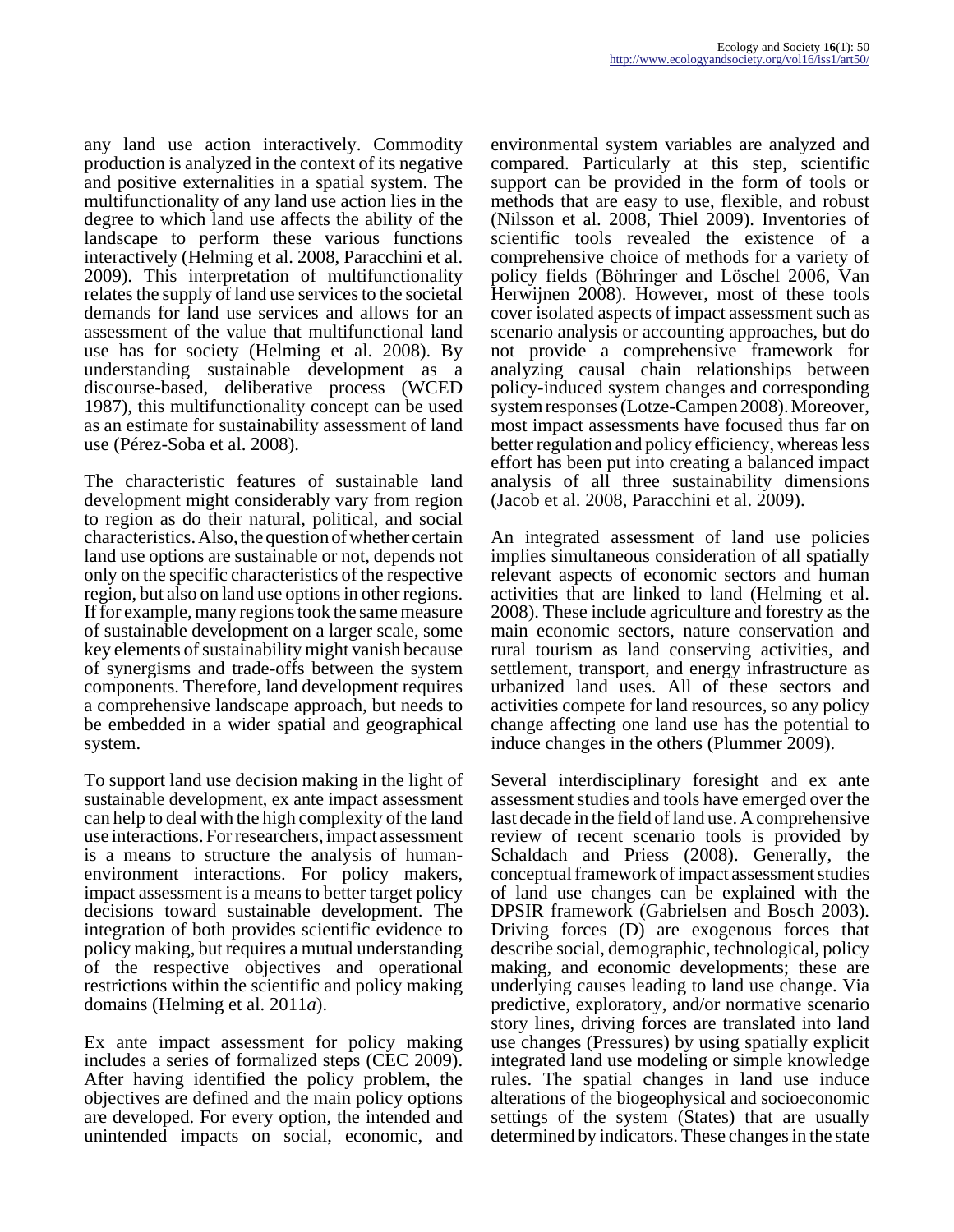conditions may affect the area's quality of life and sustainable development (Impacts), as determined by aggregation methods such as multicriteria analysis and by monetary or nonmonetary valuation. Finally, anticipation of these changing conditions may elicit societal and policy reactions (Responses). These responses may again affect any part of the DPSIR chain directly or indirectly so that the cycle is closed (Hák et al. 2007). At the sciencepolicy interface, this approach is used to help to structure the analysis of policy effects on human activities and the environment (OECD 2003, Helming et al. 2008). The approach has been widely used for jointly conceptualizing research problems and integrating disciplinary viewpoints.

Helming et al. (2011*b*) analyzed five Europeanscale land use assessment tools for their methodological approach to integration, policy relevancy, and addressing sustainable development. It was shown that their usefulness for policy and decision support is challenged by a number of factors. These include the decision makers' need for transparency, often conflicting with the complexity of sophisticated modeling systems (Nilsson et al. 2008). Careful scaling to the specific spatiotemporal setting of the decision context is a further challenge. For the sake of precision, researchers tend to study land use changes over long time spans and for small areas, but policy makers are interested in immediate outcomes of their intervention over large spatial areas. Although scaling is an issue researchers have extensively dealt with in recent years (Claessens et al. 2009), solutions are not yet mature. A less explored challenge for ex ante impact assessments is linked to the saliency and legitimacy of the tools used for policy assessment. This includes the need to integrate normative, valuebased aspects of assessing human-environment interactions with quantitative analysis (Binder et al. 2010). Particularly for model-based impact assessments, which do not necessarily consider stakeholders' views, attention needs to be drawn to the normative valuation of the analyzed scenario impacts. Stakeholders and decision makers need to be involved in the scientific analysis to valuate anticipated impacts in light of their norms, values, and development targets (Helming et al. 2011*a*).

The objective of this special feature was to address some of the challenges of making land use impact assessment operational and useful in the context of policy making for sustainable development. The special feature consists of nine papers dealing with

the needs and uses of assessment tools for policy making at the European level (De Smedt 2010), with the value-based influence in scenario development (Metzger et al. 2010), and with ex ante impact assessment studies in different contexts, spatial systems, and for different purposes and user groups  $(F&\#252$ rst et al. 2010, Loibl and Walz 2010, Waldhardt et al. 2010, Helming et al. 2011*a*, *c*, Morris et al. 2011, Prins et al. 2011). Except for the policy analysis paper by De Smedt (2010), all papers deal with the development and analysis of landscape and land use scenarios thereby implicitly or explicitly making use of the multifunctionality concept. In the following, the papers are introduced with special emphasis on their contribution to improving impact assessment methods for policy and decision support.

De Smedt (2010) analyzed the use of impact assessment tools to support sustainable policy making in a European context by employing three criteria: accuracy, relevancy, and legitimacy. Results showed that accuracy is inherent in scientific models but is often lost as a cost of transparency. Scientific tools often remain so complex that they appear as black boxes rather than as transparent analytical tools. Political relevancy is often hindered by the fact that research-based tools are generic and not specific enough to be of direct use in a political decision process. Legitimacy can only be achieved if policy makers are involved at an early stage in the tool development and, vice versa, researchers are involved at an early stage in the policy making process. De Smedt concludes that if impact assessment tools are codeveloped in science-policy interaction, their use may be improved and the entire process could be seen as a best practice example for making sustainable development operational (De Smedt 2010).

Scenario design and analysis for impact assessment is the center piece in the paper by Metzger et al. (2010). In their foresight study about the future of European rural regions, they particularly emphasized the role of personal judgment of the executing expert of scenario studies. They argued that personal judgment is inherent in the models used for scenario analysis but it is often not made sufficiently explicit so that its impacts on the results are not obvious. One scenario setting could plausibly be the consequence of different causal chain relationships, which, in the extreme case, could lead to contradicting scenario impacts. Consequently, personal judgment should be made explicit and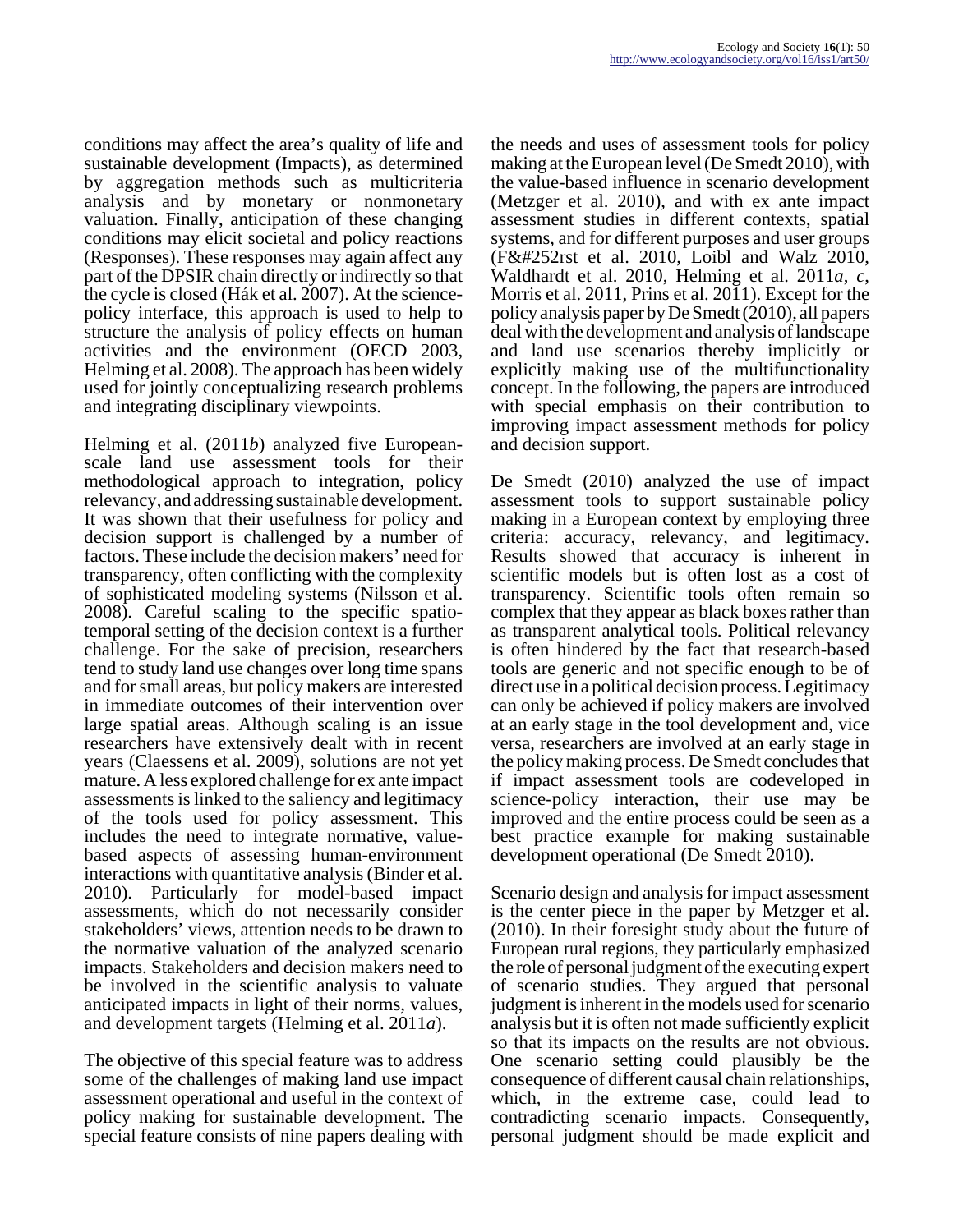stakeholders should be involved in outlining causal chain mechanisms behind scenario analysis to improve legitimacy of the outcomes (Metzger et al. 2010).

Prins et al. (2011) applied a combination of macroeconomic and land use models to assess the impact of European biofuel policies on socioeconomic development in the agricultural sector and on environmental aspects. Of particular importance was the relation between European policies and non-European impacts. Prins et al. (2011) concluded that the most profound impact of European biofuel policies may lay in global environmental aspects, particularly land use changes in Brazil. The paper demonstrated the potentials of a global, quantitative, model-based assessment approach. One important asset of such a global approach is in identifying potential hot spot areas and items of conflict that warrant more careful analysis.

Helming et al. (2011*a*) developed an analytical framework for ex ante impact assessment of policy induced land use changes for European regions. The approach was DPSIR-based in that it (1) linked policy scenarios with land use change simulations, (2) linked land use change simulations with environmental, social, and economic impacts on European regions, and (3) valuated the simulated impacts by means of land use function-based multicriteria analysis. The analytical string departed from a predominantly economic setting of external driving forces, which was translated into a geophysical setting of land use pressures and further into an integrated system of sustainability impacts with equal account of the economic, environmental, and social dimension. The latter was achieved through the concept of land use functions, which, comparable to the ecosystem service approach, translates processes of human-environment interaction into private and public goods and services. In this way, the basis for a nonexpertbased, stakeholder inclusive, normative valuation of scenario outcomes was laid.

Two application examples of the developed framework were provided in Helming et al. (2011*c*): a reform scenario of the European Common Agricultural Policy (CAP) applied to the complete area of Europe and analyzed with the quantitative modeling system, and a bioenergy policy scenario for a region in Poland employing a qualitative, fully participatory approach. Both methods were

comparatively analyzed in their potential to meet the challenges of impact assessment and decision support. It was concluded that both approaches may be used in combination to take advantages of the complementary assets of qualitative and quantitative approaches.

Morris et al. (2011) described in detail the methodology of the qualitative, participation-based implementation of the DPSIR assessment cycle that was also used in Helming et al. (2011*c*). Morris et al. (2011) developed a formalized approach to participatory impact assessment and tested it for a case of biodiversity policies in Malta. The paper particularly reflected on the feedback provided by the Maltese stakeholders. It drew implications on the ability of stakeholder-based, local impact assessment exercises to enhance quality, credibility, and legitimacy of higher level policy making, in this case the European level. The paper thereby added a new aspect and also a solution pathway to De Smedt's (2010) elaborations about the characteristics of legitimate tools for impact assessment.

Waldhardt et al. (2010) also focused on a normative approach to scenario development for a landscape study in a central German catchment. Their approach differed from the other scenario approaches in that they first constructed an expertbased "ideal" landscape as a reference case, which completely followed the principles of multifunctionality. The actual landscape situation was compared to the ideal case thereby identifying differences in landscape multifunctionality. Different stakeholder groups were then allowed to design development scenarios that were meant to overcome detected deficits with the ideal case. Specific values, perceptions, and development targets of the different stakeholder groups could be detected and compared with respect to their impacts for landscape multifunctionality.

The design of a tool for spatial planning and land use impact assessment was the core issue in the paper by  $F\&\#252$ rst et al. (2010). The case study region was the Euro Region Neisse, a transnational border area combining the Czech Republic, Poland, and Germany. Each of these countries follows specific, partly conflicting spatial planning targets and processes. The idea behind the tool was to use simple, GIS-based mechanisms for visualization of alternative land use scenarios to facilitate a stakeholder dialogue about respective pros and cons and optimized land management solutions. The tool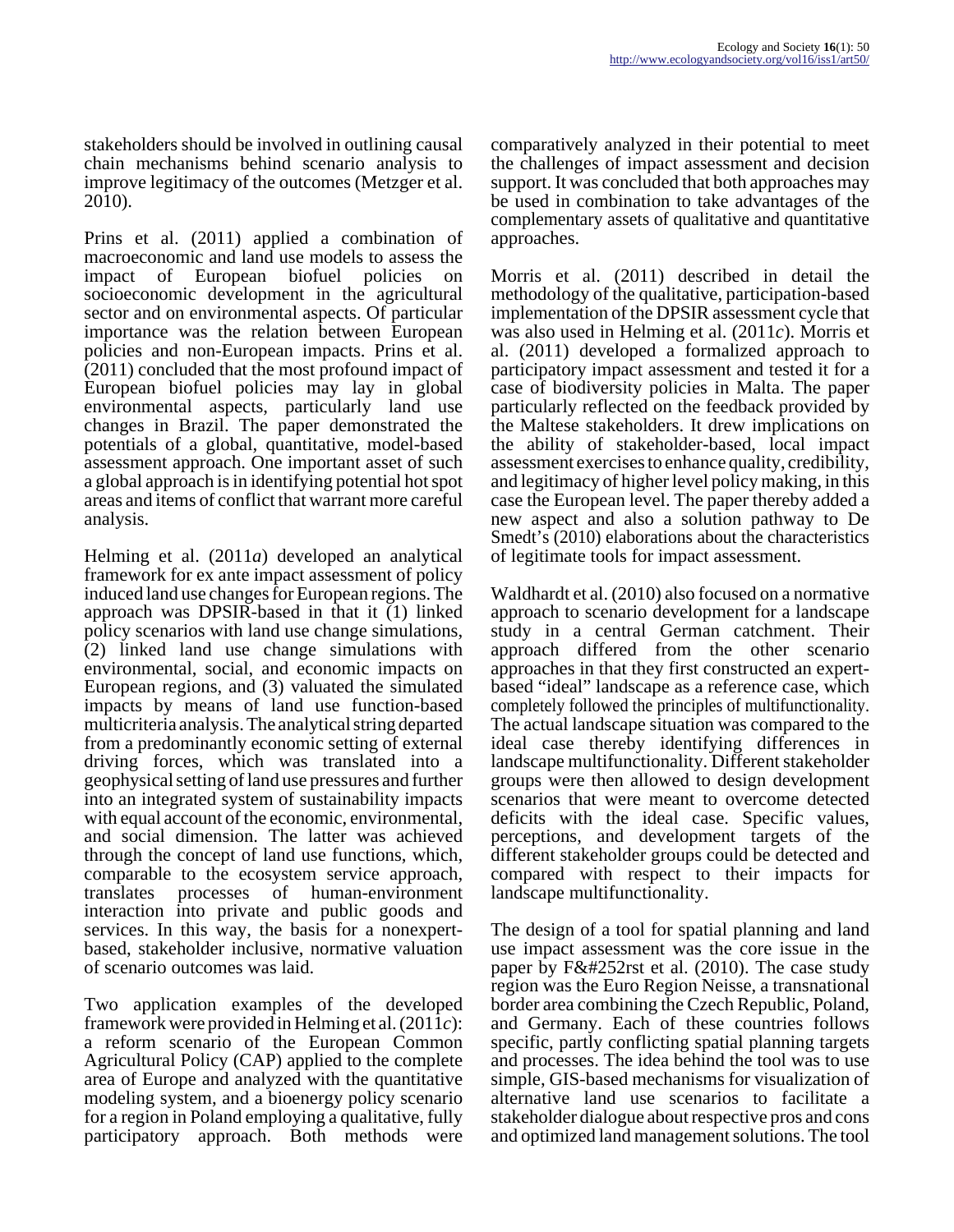development was achieved iteratively in close collaboration with end users to guarantee best possible uptake. The tool allowed for individual, rule-based analysis of the multiple functions of the landscape and their sensitivity to alternative development scenarios. The depth and complexity of the analysis could thereby be adapted to the respective user needs.

Loibl and Walz (2010) used an Alpine village case for a transdisciplinary study of landscape transition scenarios and respective consequences. The objectives, development, and outcome of the participatory approach were described to derive strategic design criteria for participatory studies. For the case of tourism development, which was the major triggering factor in the Alpine village case, the most challenging item was the identification of the tipping point of development, where environmental and social impacts of growth in the tourism sector become so severe that negative backloop on the sector is to be expected. This process may be accelerated through global warming, which poses further challenges on the identification of best management strategies. The paper concluded that participatory scenario assessment strategies can support this process.

How did the nine papers contribute to making land use impact assessment operational and useful in the policy context? What were the common and the distinct elements of the impact assessment studies?

One characteristic element of the papers was the spatial scale of analysis. The European scale was approached in four of the papers (Metzger et al. 2010, Helming et al. 2011*a*, *c*, Prins et al. 2011). In those cases, the impacts of European-level policy scenarios were assessed for European and extra-European regions. Tools and methods used were entirely quantitative simulation models with a focus on foresight and scenario information. Except for Metzger et al. (2010), decision makers and other stakeholders were not involved in the analysis. The other papers focused on regional to local scale, thereby addressing regional planning and policy scenarios ( $F&\&\#252$ rst et al. 2010, Loibl and Walz 2010, Waldhardt et al. 2010, Helming et al. 2011*c*, Morris et al. 2011). In all those cases, participatory methods were used for scenario design and assessment either solely (Loibl and Walz 2010, Morris et al. 2011) or in combination with quantitative modeling and tool design  $(F&\#252rst$ et al. 2010, Waldhardt et al. 2010). Stakeholder

dialogue, mediation, and solution finding were the major purpose of those studies. In addition, Morris et al. (2011) also discussed the use of the local level participatory impact assessment study for informing policy decision making at a higher governance level. They thereby opened the door for new research avenues and methods that may indeed achieve vertical, cross-scale integration of impact assessment studies that, in the end, may improve legitimacy of decision making across governance levels.

The combination of quantitative modeling with qualitative, participatory methods for impact assessment may considerably improve usefulness and legitimacy of impact assessment tools. Examples for such a combined use are provided by  $Fü$ rst et al. (2010), Waldhardt et al. (2010), and Helming et al. (2011*c*). In those cases, stakeholders were involved in scenario definitions, indicator selections, and in the analysis of the modeling results, thereby providing a valuation of results against the background of normative perceptions and demands. It became clear that the combined use of modeling and participatory methods can take advantage of the assets of both methods while also surmounting their shortcomings. In quantitative modeling, the evidence-based, detailed, reproducible, and neutral character of results is convincing, while its lack of transparency and the implicitness of judgments challenges its legitimacy. Qualitative approaches generate legitimacy through the shared ownership and building upon democratic processes that confront knowledge, values, and perceptions of different stakeholder groups and experts in a transparent way. The challenge remains to also use this combinatory method not only at local case level but also for assessment studies at larger scales and at high policy making levels.

Using the concept of landscape as a comprehensive spatial framework for impact assessment and spatial planning, conservation and development targets can be mutually addressed and integrated (Sandker et al. 2010). The landscape concept was implicitly pervasive in all scenario studies as an integrating entity between socioeconomic and biogeophysical features of a spatial system. This was the basis for analyzing the interactions of land uses with the natural capital of the land and respective consequences for land use functions. In the local and regional studies of  $Fürst$  et al. (2010), Loibl and Walz (2010), Waldhardt et al. (2010), and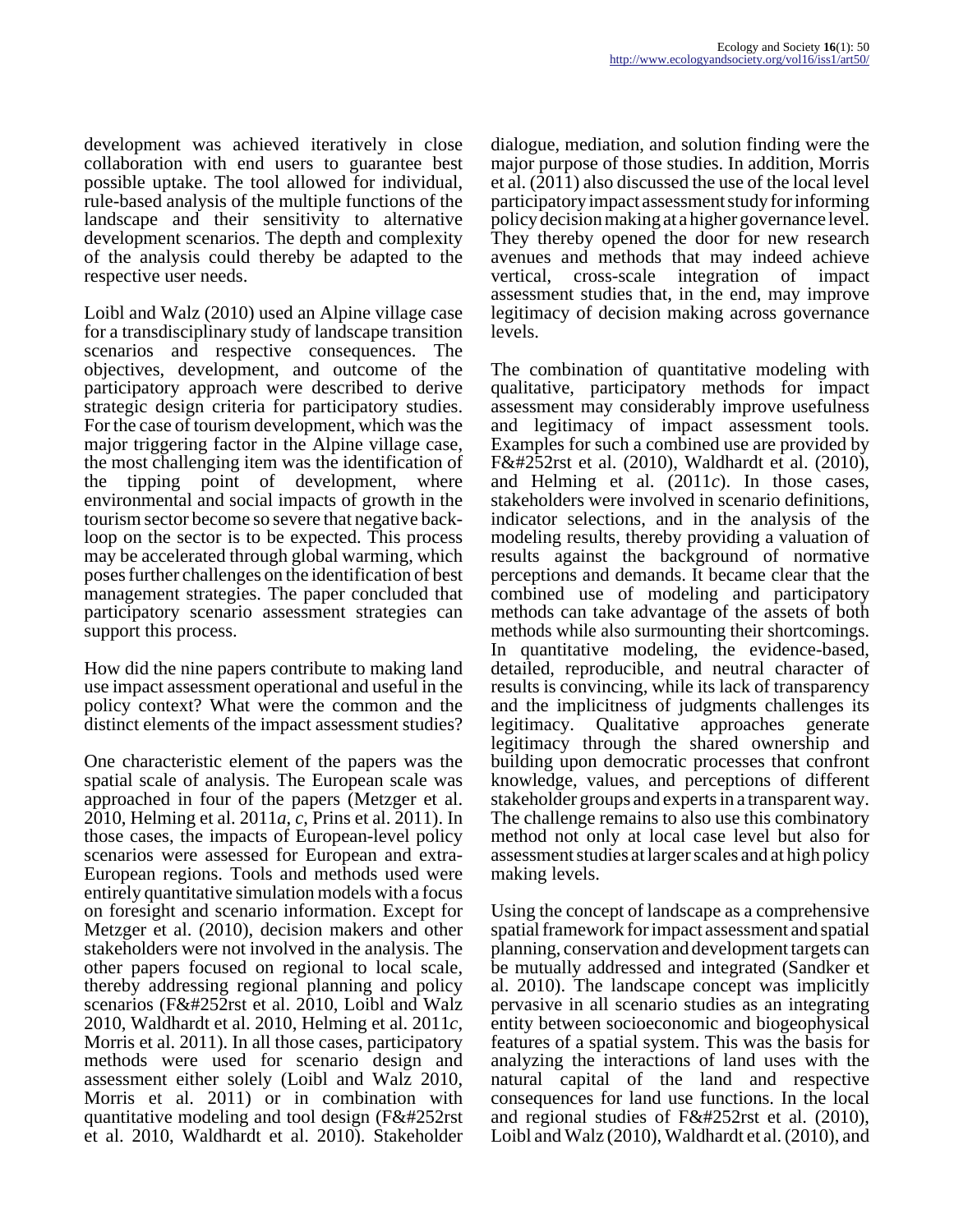Morris et al. (2011), one particular region was the core of the analysis for which land use options had to be assessed. At this scale, the idea of landscape as a cultural entity perceived by people is most evident (Brandt and Veijre 2003). In the European level studies, the idea of landscape was only used for spatial delineation of assessment outcomes. Socio-cultural aspects of landscapes were not considered at this aggregated level.

The concept of multifunctionality was explicitly employed by four papers ( $Fürst$  et al. 2010, Helming et al. 2011*a*, Morris et al. 2011, Waldhardt et al. 2010). In all cases it was used to involve stakeholders in the detection and analysis of tradeoffs between alternative land use scenarios. The impact of land use on the three pillars of sustainable development could thereby be illustrated and valued in an integrated way. Multifunctionality proved to be a useful concept to operationalize sustainable development for the case of land use because it entails the need to derive trade-offs between social, environmental, and economic development targets.

In conclusion, three major aspects are revealed that may be seen as steps forward in improving the use of land use impact assessment in the policy context: the involvement of decision makers and other stakeholders early on in the design of the impact assessment study; the integration of quantitative analysis with normative, participatory valuation methods; and the robust and transparent design of the analytical methods.

This special feature was one of the outcomes of the International Conference on Impact Assessment of Land Use Changes (IALUC) that took place in Berlin, Germany in April 2008. It was organized by the European funded Integrated Project SENSOR ( [www.sensor-ip.eu](http://www.sensor-ip.eu/)) in cooperation with the European funded Integrated Projects SEAMLESS ( [www.seamless-ip.org\)](http://www.seamless-ip.org), EFORWOOD ([www.eforw](http://www.eforwood.com) [ood.com\)](http://www.eforwood.com), and PLUREL [\(www.plurel.net](http://www.plurel.net/) ). The conference intended to consolidate the emerging research community on impact assessment in the area of land use change and multifunctionality.

*Responses to this article can be read online at: [http://www](http://www.ecologyandsociety.org/vol16/iss1/art50/responses/).ecologyandsociety.org/vol16/iss1/art50/ responses/*

## **Acknowledgments:**

*We would like to thank all the authors as well as all the anonymous reviewers for their thorough and constructive work in contributing to this issue. The research for this article was executed as part of the SENSOR integrated project funded under the EU 6th Framework Programme for Research, Technological Development and Demonstration, Priority 1.1.6.3. Global Change and Ecosystems (European Commission, DG Research, contract 003874 (GOCE)). The authors would like to thank the European Commission for the financial support received and the SENSOR consortium members for their kind collaboration and for the many fruitful discussions and debates that helped shape the thinking behind the paper.* 

## **LITERATURE CITED**

Binder, C. R., G. Feola, and J. K. Steinberger. 2010. Considering the normative, systemic and procedural dimensions in indicator-based sustainability assessments in agriculture. *Environmental Impact Assessment Review* 30(2):71-81.

Böhringer, C., and A. Löschel. 2006. Computable general equilibrium models for sustainability impact assessment. *Ecological Economics* 60  $(1):49-64.$ 

Brandt, J., and H. Veijre. 2003. *Multifunctional landscapes. Vol II. Monitoring, diversity and management.* WIT Press, Southampton, UK.

Claessens, L., J. M. Schoorl, P. H. Verburg, L. Geraedts, and A. Veldkamp. 2009. Modelling interactions and feedback mechanisms between land use change and landscape processes. *Agriculture, Ecosystems & Environment* 129:157-170.

Commission of the European Communities (CEC). 2009. *Impact assessment guidelines.* SEC (2009) 92. Publications Office of the European Union, Luxembourg.

Council of Europe. 2000. *European Landscape Convention.* Council of Europe, Paris, France.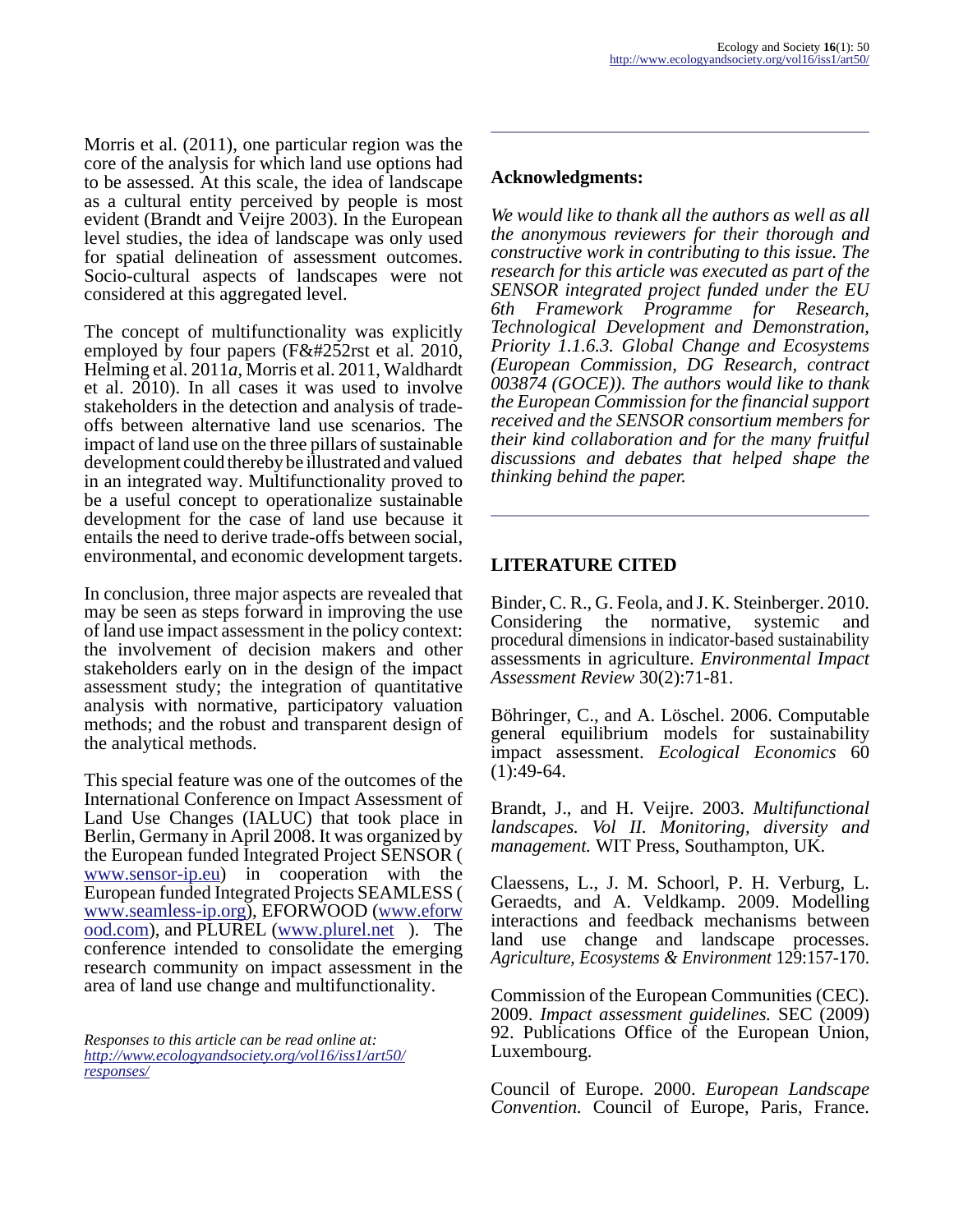[online] URL: [http://www.coe.int/t/dg4/cultureheritage/](http://www.coe.int/t/dg4/cultureheritage/heritage/landscape/default_en.asp) [heritage/landscape/default\\_en.asp](http://www.coe.int/t/dg4/cultureheritage/heritage/landscape/default_en.asp).

De Smedt, P. 2010. The use of impact assessment tools to support sustainable policy objectives in Europe. *Ecology and Society* 15(4): 30. [online] URL: [http://www.ecologyandsociety.org/vol15/iss4/](http://www.ecologyandsociety.org/vol15/iss4/art30) [art30.](http://www.ecologyandsociety.org/vol15/iss4/art30)

F&#252rst, C., H. König, K. Pietzsch, H. Ende, and F. Makeschin. 2010. Pimp your landscape - a generic approach for integrating regional stakeholder needs into land use planning. *Ecology and Society* 15(3): 34. [online] URL: [http://www.e](http://www.ecologyandsociety.org/vol15/iss3/art34/) [cologyandsociety.org/vol15/iss3/art34/.](http://www.ecologyandsociety.org/vol15/iss3/art34/)

Gabrielsen, P., and P. Bosch. 2003. *Environmental indicators: typology and use in reporting.* Internal working paper. European Environmental Agency, Copenhagen, Denmark.

Hák, T., B. Moldan, and A. L. Dahl, editors. 2007. *Sustainability indicators: a scientific assessment*. SCOPE Series Vol. 67, Island Press, Washington, D.C., USA.

Helming, K., H. Bach, O. Dilly, R. F.  $Hü$ ttl, B. König, T. Kuhlmann, M. Pérez-Soba, S. Sieber, P. Smeets, P. Tabbush, K. Tscherning, K. M&#252ller, D. Wascher, and H. Wiggering. 2008. Ex ante impact assessment of land use changes in European regions – the SENSOR approach. Pages 56-77 *in* K. Helming, M. Pérez-Soba, and P. Tabbush, editors. *Sustainability impact assessment of land use changes*. Springer-Verlag. Berlin, Germany.

Helming, K., I. De la Flor, and K. Diehl. 2011*b*. Integrated approaches for ex-ante impact assessment tools - the example of land use. *In* A. von Raggamby and F. Rubik, editors. *Sustainable development, evaluation and policy-making.* Edward Elgar, Cheltenham, UK, *in press.*

Helming, K., K. Diehl, H. Bach, O. Dilly, B. König, T. Kuhlman, M. Pérez-Soba, S. Sieber, P. Tabbush, K. Tscherning, D. Wascher, and H. Wiggering. 2011*a*. Ex ante impact assessment of policies affecting land use, Part A: analytical framework. *Ecology and Society* 16(1): 27. [online] URL: [http:](http://www.ecologyandsociety.org/vol16/iss1/art27/) [//www.ecologyandsociety.org/vol16/iss1/art27/.](http://www.ecologyandsociety.org/vol16/iss1/art27/)

Helming, K., K. Diehl, T. Kuhlman, T. Jansson, P. H. Verburg, M. Bakker, M. Pérez-Soba, L. Jones, P. J. Verkerk, P. Tabbush, J. B. Morris, Z. Drillet, J. Farrington, P. Le Mouël, P. Zagame, S. Sieber, T. Stuczynski, G. Siebielec, and H. Wiggering. 2011*c*. Ex ante impact assessment of policies affecting land use, Part B: application of the analytical framework. *Ecology and Society* 16(1): 29. [online] URL: [http://www.ecologyandsociety.org/](http://www.ecologyandsociety.org/vol16/iss1/art29/) [vol16/iss1/art29/.](http://www.ecologyandsociety.org/vol16/iss1/art29/)

Helming, K., and H. Wiggering, editors. 2003. *Sustainable development of multifunctional landscapes.* Springer-Verlag, Berlin, Germany.

Jacob, K., A. Volkery, and A. Lenschow. 2008. Instruments for environmental policy integration in 30 OECD countries. Chapter 2 *in* A. J. Jordan and A. Lenschow, editors. *Innovation in environmental policy? Integrating the environment for sustainability.* Edward Elgar, Cheltenham, UK.

Leemans, R., G. Asrar, A. Busalacchi, J. Canadell, J. Ingram, A. Larigauderie, H. Mooney, C. Nobre, A. Patwardhan, M. Rice, F. Schmidt, S. Seitzinger, H. Virji, C. Vörösmarty, and O. Young. 2009. Developing a common strategy for integrative global environmental change research and outreach: the Earth System Science Partnership (ESSP). *Current Opinion in Environmental Sustainability* 1  $(1):4-13.$ 

Loibl, W., and A. Walz. 2010. Generic regional development strategies from local stakeholders' scenarios – an Alpine village experience. *Ecology and Society* 15(3): 3. [online] URL: [http://www.eco](http://www.ecologyandsociety.org/vol15/iss3/art3/) [logyandsociety.org/vol15/iss3/art3/.](http://www.ecologyandsociety.org/vol15/iss3/art3/)

Lotze-Campen, H. 2008. The role of modelling tools in Integrated Sustainability Assessment (ISA). *International Journal of Innovation and Sustainable Development* 3:70-92.

Mander, &#220., H. Wiggering, and K. Helming, editors. 2007. *Multifunctional land use – meeting future demands for landscape goods and services*. Editorial. Springer, Berlin, Germany.

Metzger, M. J., M. D. A. Rounsevell, H. Van den Heiligenberg, M. Pérez-Soba, and P. Soto Hardiman. 2010. How personal judgment influences scenario development: an example for future rural development in Europe. *Ecology and Society* 15(2): 5. [online] URL: [http://www.ecology](http://www.ecologyandsociety.org/vol15/iss2/art5/) [andsociety.org/vol15/iss2/art5/](http://www.ecologyandsociety.org/vol15/iss2/art5/).